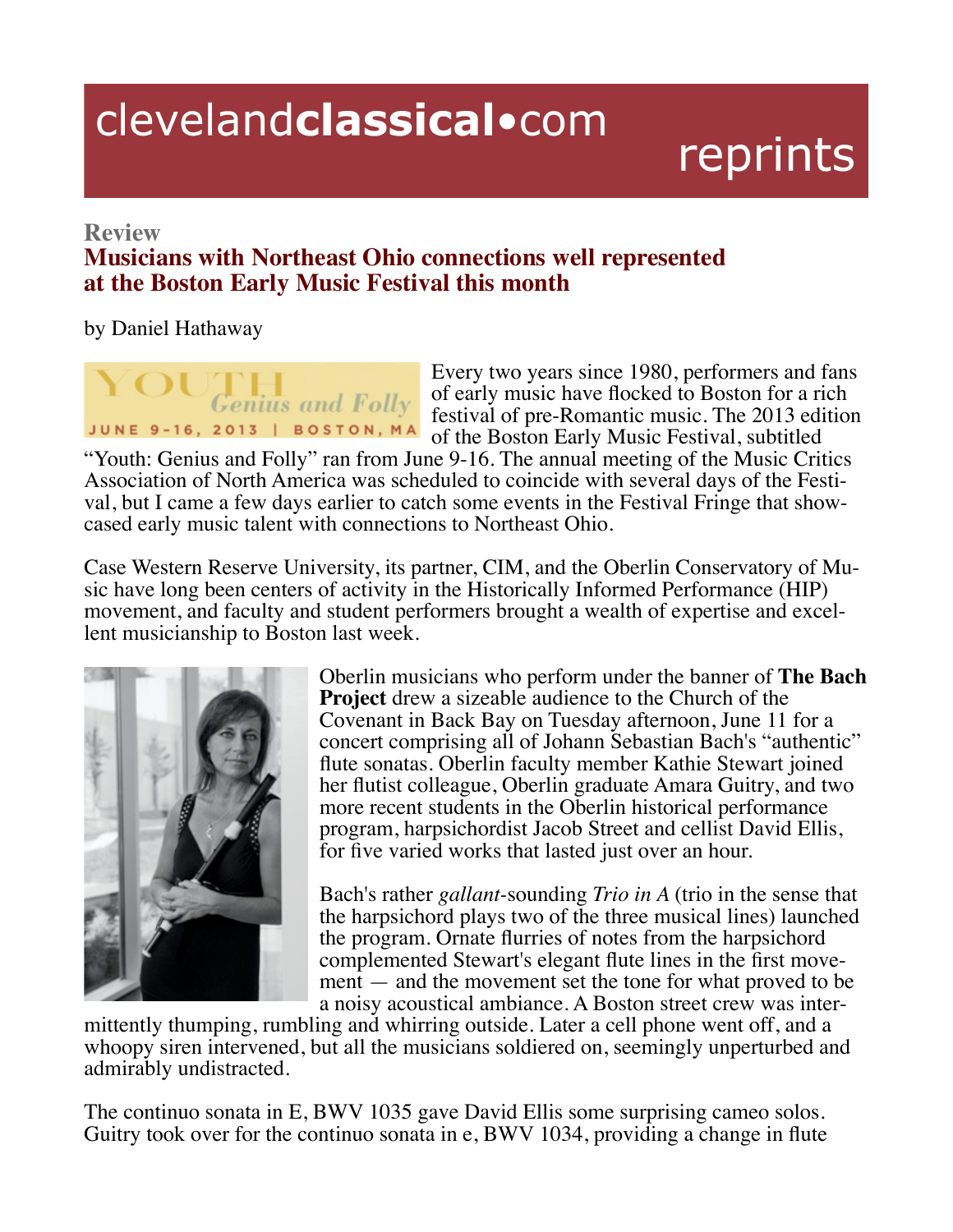.:7:=,9/%?=00?3,/34>:B9>:7:8:809?,??30-02499492:1?30*Andante)*%?0B,=?=0 turned for an expressive reading of the great b-minor sonata, BWV 1030 and the two flutists came together to end the program with the completely delightful G-Major trio sonata, BWV 1039.

The Covenant is a big space  $-$  its Victorian Gothic gloom pierced by an exuberant décor from the Tiffany Studios  $-$  and not the best venue for an intimate combination like baroque flute and harpsichord. Some tempos were a bit brisk for the acoustic. Though a 1 ot of detail was necessarily lost, the Oberlin group were in obvious command of some difficult and complex music, and made a fine impression in spite of all the distractions.



Violinist Cynthia Miller Freivogel, who has played with Apollo's Fire, gave an intriguing recital on Wednesday morning at the Goethe Institute on Beacon Street. Festivals are where you . can program repertory that probably wouldn't fly on an ordinary concert series, and here the violinist proposed nine of Telemann's *Fantasias for Violin without Bass.* Noting that she had played all twelve in order before, and that would probably work for some situations, Freivogel chose to shorten the list and rearrange the pieces in a lineup that made sense to her. "For a one-hour concert, nine is enough!"

Freivogel is an engaging performer and a fine musician. Those attributes and the astonishing variety of forms the thirty-three movements of the nine fantasias explored made the hour fly by in

a whirl of sheer compositional inventiveness. The intimate space — two rooms of a brownstone combined and decorated with intricate plasterwork — left Freivogel nowhere to hide and no need to. Her off-the-cuff remarks only added to the easy charm of the performance.



**Adam Knight Gilbert,** who earned his doctorate at Case (where he met his wife, Rotem), and most recently performed there in 2009 with his Renais-<br>sance wind band, Ciaramella, brought the USC Thornton Baroque Sinfonia to Boston to perform at First Church on Marlborough Street on Wednesday afternoon. The program was based around music written for the 1589 wedding of the Grand Duke of Tuscany to Christina of Lorraine by Cristofano Malvezzi, Luca Marenzio, Giulio Caccini, Giovanni de' Bardi, Giorgio Mainerio,<br>Jacopo Peri and Emilio de' Cavalieri and per-

formed here by eight vocalists and an instrumental ensemble of strings, guitar, dulcian, bagpipe, recorders, theorbo and organ.

Grouped into six *Intermedii*, or suites of solos, vocal ensembles and instrumental pieces, the scenes are heavily based on mythology and classical antiquity. Voices were expertly balanced  $-$  the three sopranos (Ladies of Ferrara?) were particularly fine  $-$  and instru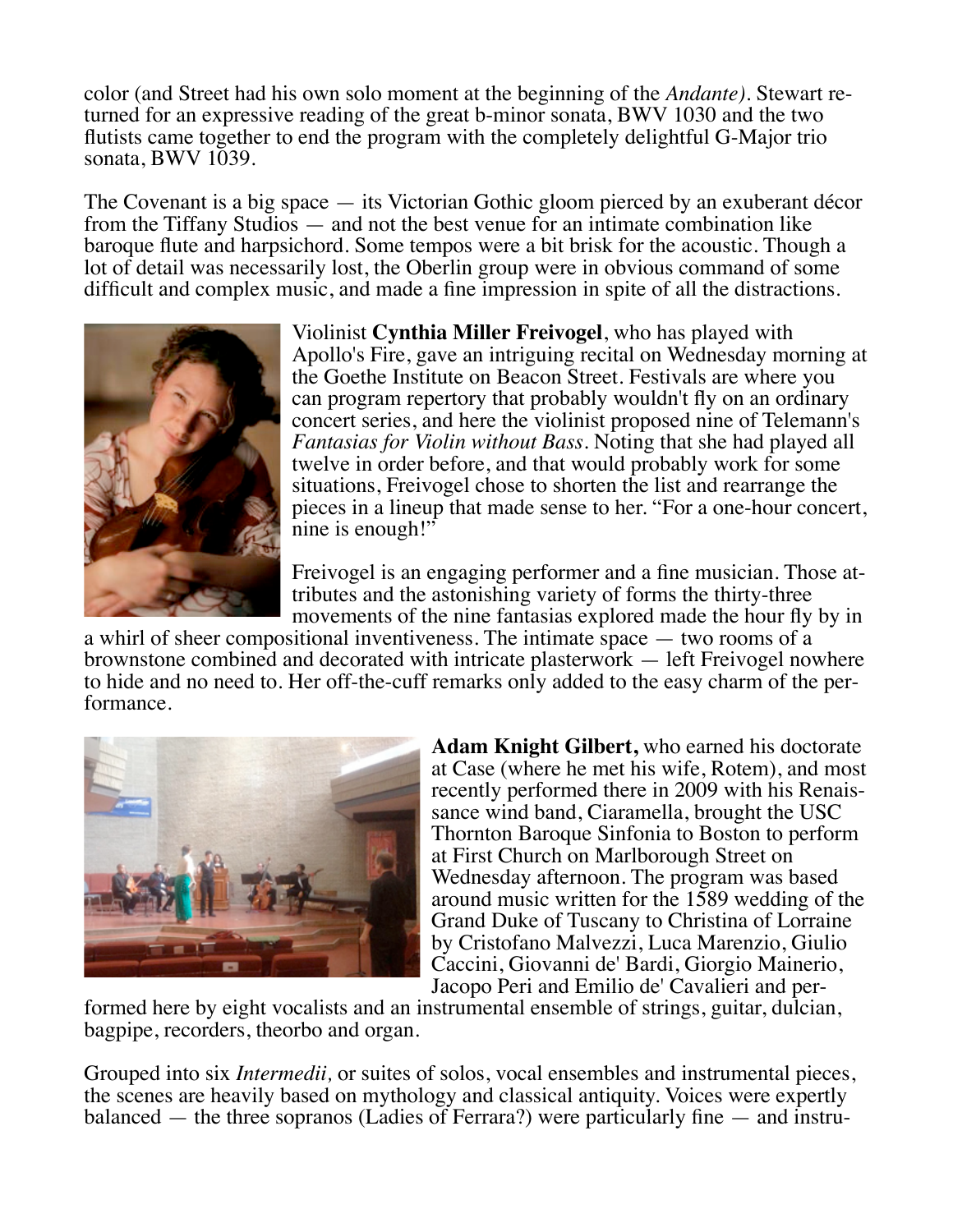ments added a rich, dark sonority. Choreographed scenes came off looking a little goofy, especially in the underworld *Intermedio* and in modern dress, but the performances were assured and held one's interest. Though it is one of the oldest religious organizations in Boston, First Church's present sanctuary  $-$  cozied up against the outer wall of its previous building  $-$  is in the brutal style with grooved concrete walls lined with copper foil and protruding steel beams. An odd visual background to music from 1589, perhaps, but the acoustics are quite agreeable.



The **Case Collegium Musicum** under the direction of **Debra Nagy** (who also heads up Cleveland's Les Délices) gave their program *Hélas, Amour* at First Church on Thursday morning. We heard and reviewed an earlier version of the concert at Trinity Cathedral in March (photo left), but the playlist has been tweaked and the already laudable performances polished to a fine. gloss in the intervening months.

Flowing out of the courtly love tradition of the late middle ages, the repertory (all

drawn from a single manuscript) explores the delights and devastation of love in poetry set by Guillaume Dufay and his contemporaries. Chansons and basse dances — some elaborated by Nagy and Sian Ricketts  $-$  alternated between solo and ensembles of voices, some accompanied, some not, and purely instrumental pieces.

Sopranos Elena Mullins and Sian Ricketts, mezzo-soprano Tracy Cowart and tenor Cory Shotwell were splendid both as soloists and ensemble singers. Lutenist Michael Bane, viellists Cynthia Black and John Romey and recordist, douçaineist and harpist Luke Conklin were similarly impressive alone and in combination (Ricketts also doubled on recorder). As before, Johannes LeGrant's slightly bawdy *Entre vous nouviaux mariés* elicited a big laugh from the audience as the finale.



**Oberlin Baroque,** an all-student group from the Oberlin Conservatory, played a delightful program of off-the-beaten-track repertory at First<br>Church on Thursday afternoon. An unusual concerto for four violins alone by Telemann was bal-<br>anced at the other end of the tonal spectrum by a caprice for three viols and continuo by Marin Marais. The equally-matched violinists were

Nathan Giglierano, Rachel Iba, Wyatt Underhill and Alana Youssefian, the sonorous gambists, Alexa Cicirette, Kate Shuldiner and Eric Tinkerhess. (Underhill soloed in Alban Berg's violin concerto with the Oberlin Orchestra in May but like more and more players of his generation, seems equally at home playing period instruments.)

Two contrasting trio sonatas by Corelli and two dueling harpsichord works featuring Wesley Hall and Justin Murphy-Mancini filled out the torso of the program. The second